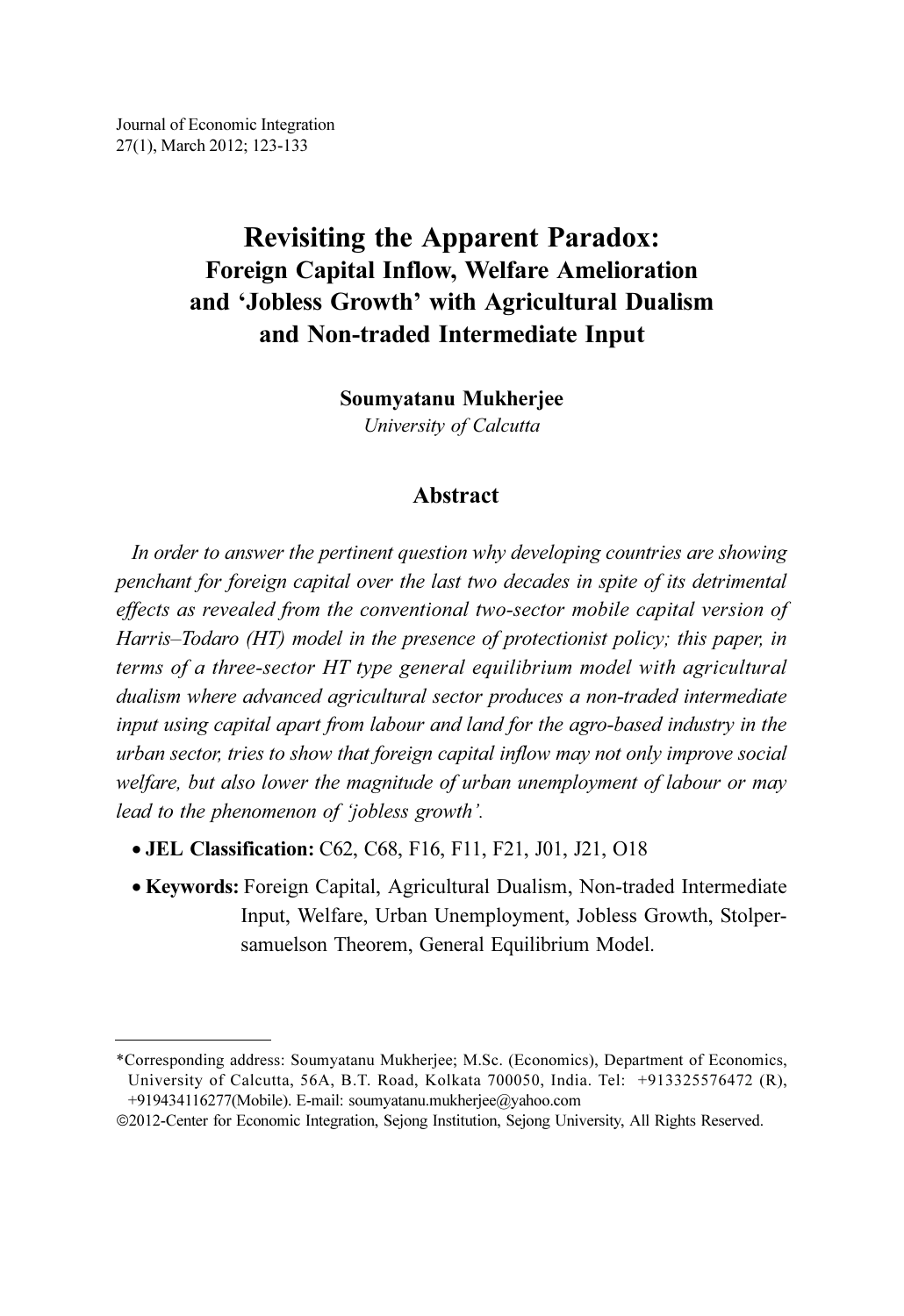### I. Introduction

In a two sector mobile capital Harris-Todaro (HT) model (Corden and Findlay 1975), an inflow of foreign capital with full repatriation of its earnings and tariff protection is not only welfare worsening (Brecher and Alejandro 1977), (Beladi and Marjit 1992a, 1992b), (Chandra and Khan 1993); but also aggravates the problem of urban unemployment (Khan 1980, 1982) in developing dual economies. Then why developing countries are hungry for foreign capital given the standard welfare deteriorating and unemployment accentuating effects of it<sup>1</sup>? I have made an attempt to find a satisfactory answer to the above question, including agricultural dualism and non-traded sector (the two salient features of a less developed economy) also in my model.<sup>2</sup>

In the context of the agriculture-dominated, 'labour-surplus' developing economies, the phenomenon of development in the presence of agricultural dualism (connoting the coexistence of an advanced agrarian sector with a 'precapitalist backward agriculture') has received prominence. Advanced and backward agriculture can be distinguished in terms of inputs used, economies of scale, efficiency and elasticity of substitution. In the backward agricultural sector of a developing economy, the farmers stick to primitive methods of cultivation while in other parts of the economy the introduction of the so called 'Green Revolution' technology brought about revolutionary changes with respect to production technologies and modern inputs use and the increase in factor productivity. But, this technology is limited only to a few parts of a developing economy and only rich (large) farmers can get benefit from it. The small and marginal farmers continue to depend on rain-fed backward agricultural technique. Therefore, the adoption of the Green Revolution technology has also intensified the extent of agricultural dualism in a developing economy.

The non-traded goods may be either intermediate inputs or final commodities.

<sup>&</sup>lt;sup>1</sup> According to the World Development Report (1999), the amount of foreign direct investment (FDI) to the low income countries has increased from US\$ 1502 millions in 1980 to US\$ 9433 millions in 1996. The corresponding figures for South Asian countries are US\$ 464 and 3479 millions, respectively. Besides, as per the UNCTAD (1999) and Oxfam (2002) reports, foreign capital accounts for 11 percent of fixed capital investment (10 times the share in 1980), and almost one-third of that in the manufacturing sector.

<sup>&</sup>lt;sup>2</sup>It should be mentioned that Molana and Montagna (2007) also examined welfare consequences of a small open economy with free trade in final goods and international capital mobility but with aggregate increasing returns to scale. Also one can see Gorg et al. (2009).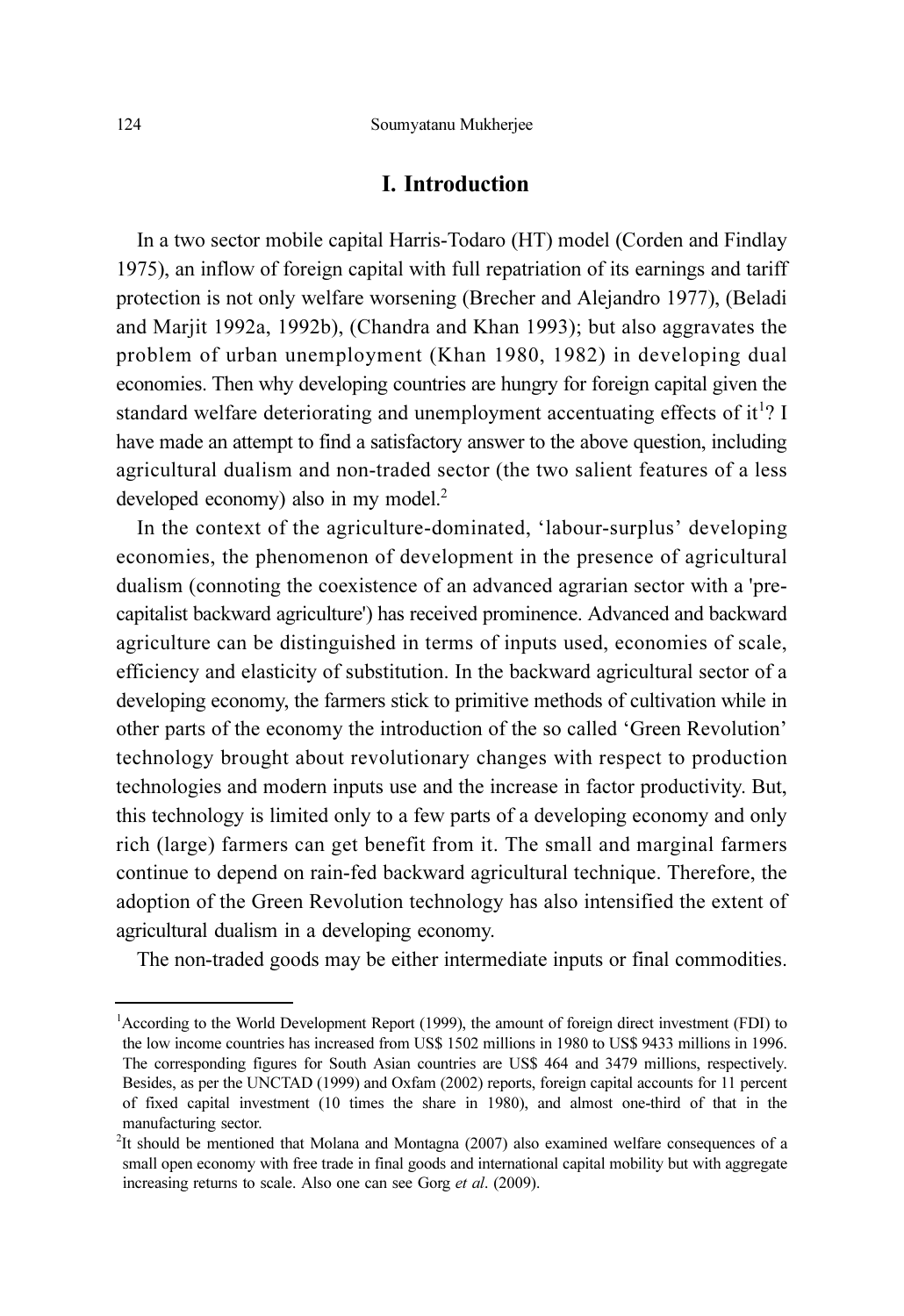Here we assume the advanced agricultural sector is producing a non-traded intermediate input for the urban sector. It may be pointed out that in the model of Chaudhuri (2007); the advanced agricultural sector produces a non-traded final good using only labour and land, whereas here we have assumed that the advanced agricultural sector consists of many subcontract firms producing commercial agricultural crops for the urban agro-based industrial sector, which is also absolutely relevant for developing economies. For example: agriculture sector provides sugarcane to sugar mills to convert it into sugar, the development of textile industry and its allied fields is entirely attributed to cotton producing subcontract agricultural firms. Such commodities are restricted to cross international borders by the domestic government mainly in order to:

a) control prices in the domestic market,

b) ensure sufficient supply of this vital input to the agro-based industry.

For example, India has put a restriction on cotton exports to 55 lakh bales this season for the above mentioned reasons.

The present paper shows that, in the setup of a three sector HT model with agricultural dualism where one sector produces non-traded commercial crop with the help of capital along with land and labour for the agro-based industrial sector, an inflow of foreign capital does not necessarily worsen welfare and aggravate the problem of urban unemployment in the developing countries. In particular, the present analysis justifies the desirability of foreign direct investment (FDI) in a developing economy from the view points of both welfare and unemployment problem and also explains the phenomenon of 'jobless growth' in the liberalized regime. This paper should be considered as an extension of Chaudhuri (2007) paper, which showed the same but using a non-traded final commodity; while in this paper the non-traded sector produces an intermediate input, using only labour and land in the production process.

#### II. The Model

We consider a small open dual economy, which is broadly divided into an urban manufacturing sector and a rural sector. The rural sector is further ramified into two sub sectors so that in all we have three sectors in our economy. Of the two rural sectors, there is a backward agricultural sector (sector 1) within the rural sector, which produces its output using labour and land as inputs. This is the export sector of the economy. Another sector is the advanced agricultural sector (sector 2)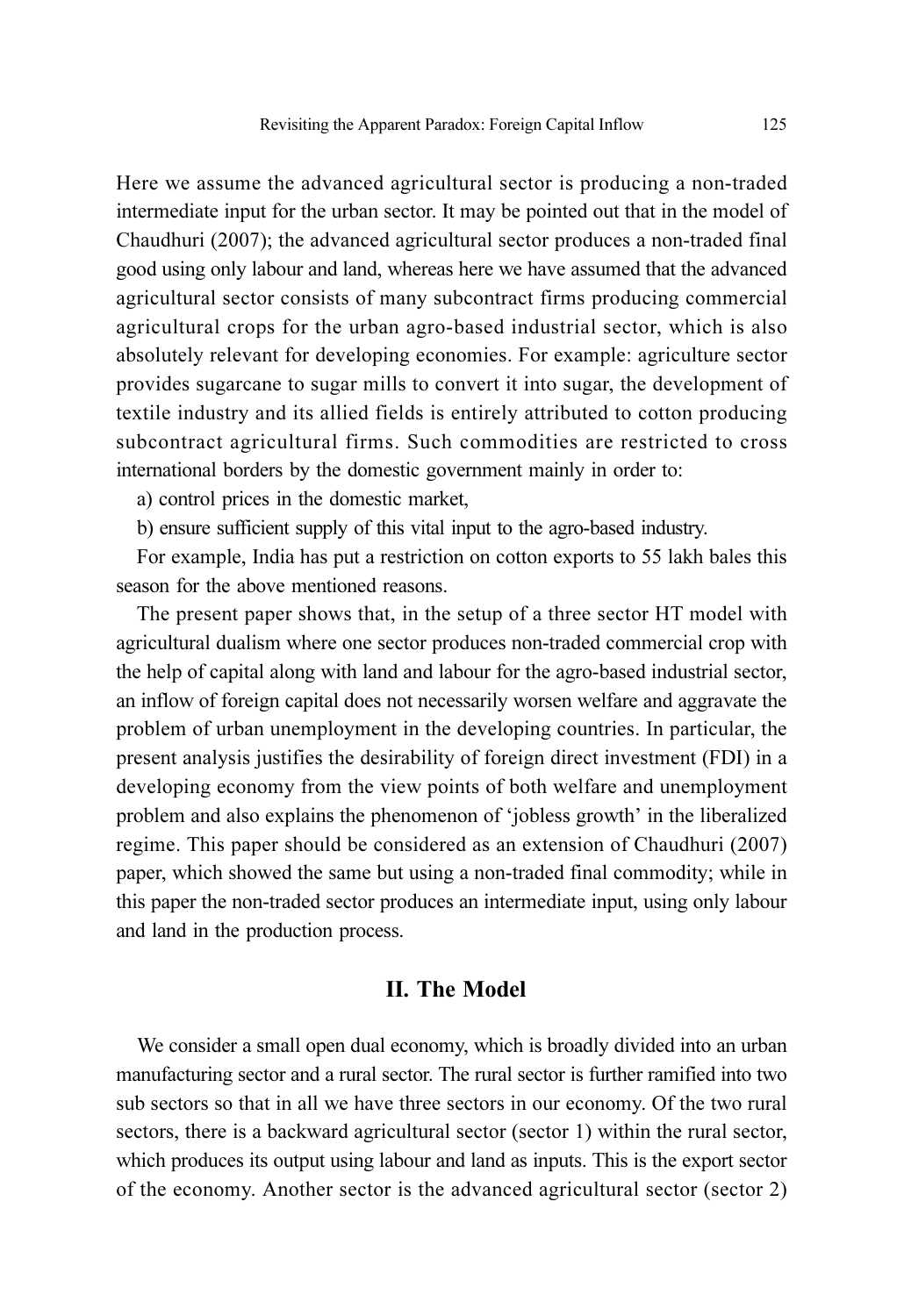producing a commercial agricultural crop for sector 3 using land, labour and capital. Finally, sector 3 (urban sector) may be an agro-based industry that uses labour, capital and the commercial crop produced by sector 2. Sector 3 is the import-competing sector of the economy and is protected by an import tariff. The per-unit requirement of the intermediate input is assumed to be technologically fixed in sector  $3<sup>3</sup>$ . Let us now assume that labor in sector 3 earns an institutionally given wage,  $W^*$ ,<sup>4</sup> while the wage rate in the other two sectors, W, is market determined. So labor is perfectly mobile between sectors 1 and 2, but imperfectly mobile between sector 3 and the rest of the economy. Land (capital) is perfectly mobile between sector 1 (sector 3) and sector 2. The capital stock of the economy includes both domestic and the foreign capital and these are perfectly substitutes. Production functions exhibit constant returns to scale with diminishing marginal productivity to each factor. The two wages are related by the Harris-Todaro (1970) condition of migration equilibrium where the expected urban wage equals the rural wage with  $W > W^*$ . Income from foreign capital is entirely repatriated back to the source country. Commodity 1 is chosen as numeraire.

The following symbols will be used in the formal presentation of our model.

$$
Wa_{L1} + Ra_{N1} = 1 \tag{1}
$$

$$
Wa_{L2} + Ra_{N2} + ra_{K2} = P_2 \tag{2}
$$

$$
W^* a_{L3} + P_2 a_{23} + r a_{K3} = (1+t)P_3 \tag{3}
$$

Where

 $W=$  competitive wage rate in two agricultural sectors;  $W^*$  = institutionally given wage rate in the agro-based industrial sector;  $R$  = rate of return to land;  $r$  = rate of return to capital (domestic and foreign);  $a_{ij}$  = input coefficients;

Full utilization of land and capital would imply the following 2 Equations, respectively

<sup>&</sup>lt;sup>3</sup>It rules out the possibility of substitution between the non-traded input and other factors of production in Sector 3.

<sup>&</sup>lt;sup>4</sup>Assuming that each urban sector firm has a separate trade union, the unionized wage function may be derived as a solution to the Nash bargaining game between the representative firm and the representative union in the industry. This function has been derived in details in Chaudhuri (2003).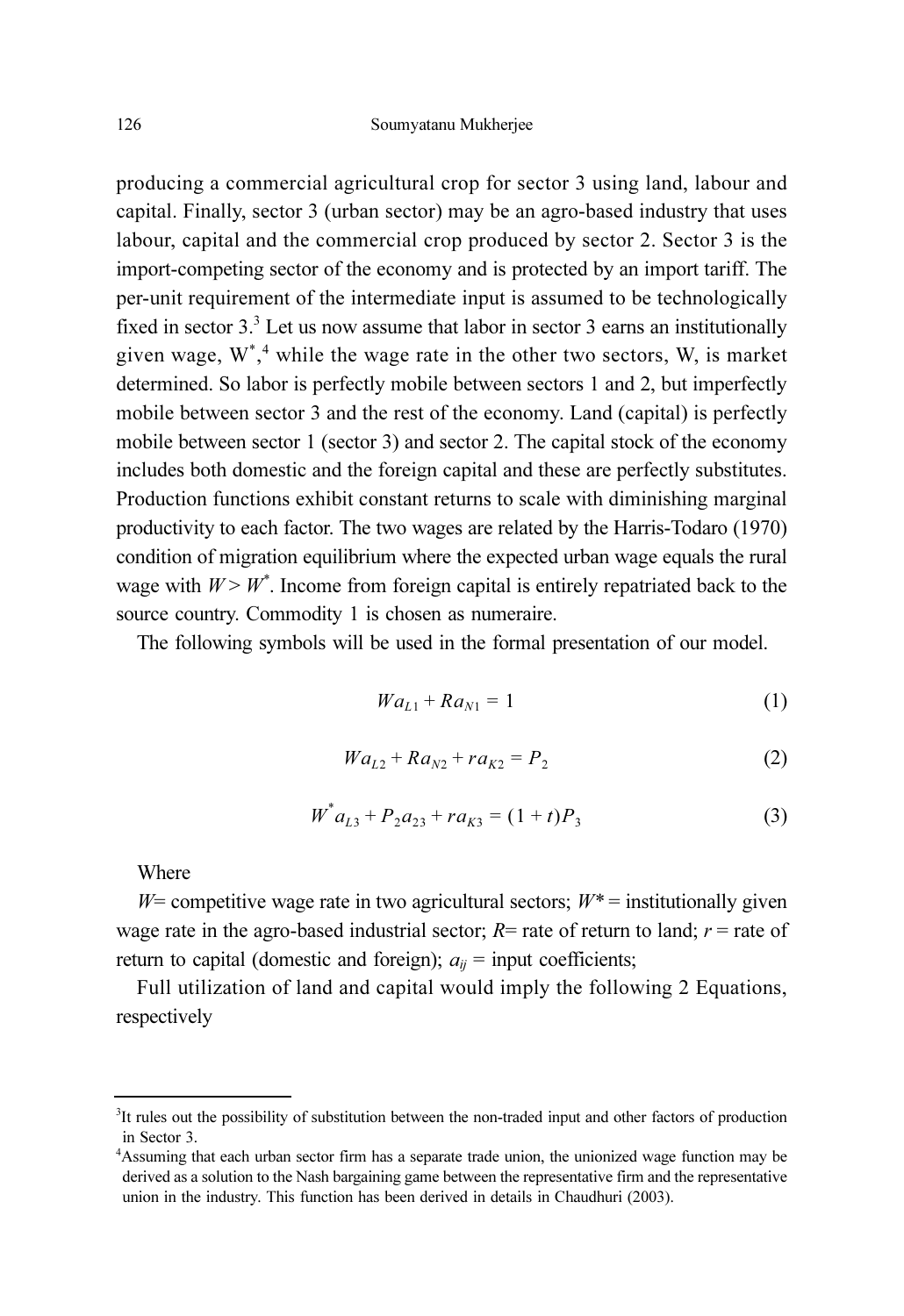Revisiting the Apparent Paradox: Foreign Capital Inflow 127

$$
a_{N1}X_1 + a_{N2}X_2 = N \tag{4}
$$

$$
a_{K2}X_2 + a_{K3}X_3 = K_D + K_F = K \tag{5}
$$

Where,

- $L =$  fixed number of workers in the economy;  $N =$  economy's given endowment of land
- $K_D$  = domestic capital stock of the economy;  $K_F$  = foreign capital stock of the economy;
- $K =$  economy's aggregate capital-stock (domestic plus foreign).

There is unemployment of labour in the urban sector. The labour-endowment equation of the economy is given by the following:

$$
a_{L1}X_1 + a_{L2}X_2 + a_{L3}X_3 + L_u = L \tag{6}
$$

where,

 $L_U$  = level of urban unemployment

$$
\left(\frac{W^*}{W}\right) a_{L3} X_3 + a_{L2} X_2 + a_{L1} X_1 = L \tag{6.1}
$$

The demand for non-traded input must equal its supply. So we have

$$
X_2 = X_2^D = a_{23} X_3 \tag{7}
$$

$$
M = D_3(P_2, P_3^*, Y) - X_3 \tag{8}
$$

Where,

 $M =$  import demand for commodity 3.

The country's social welfare is measured by strictly quasi-concave social welfare function:

$$
V = V(D_1, D_3) \tag{9}
$$

Where,

 $D_1$  = domestic demand for commodity 1/consumption of commodity 1 by the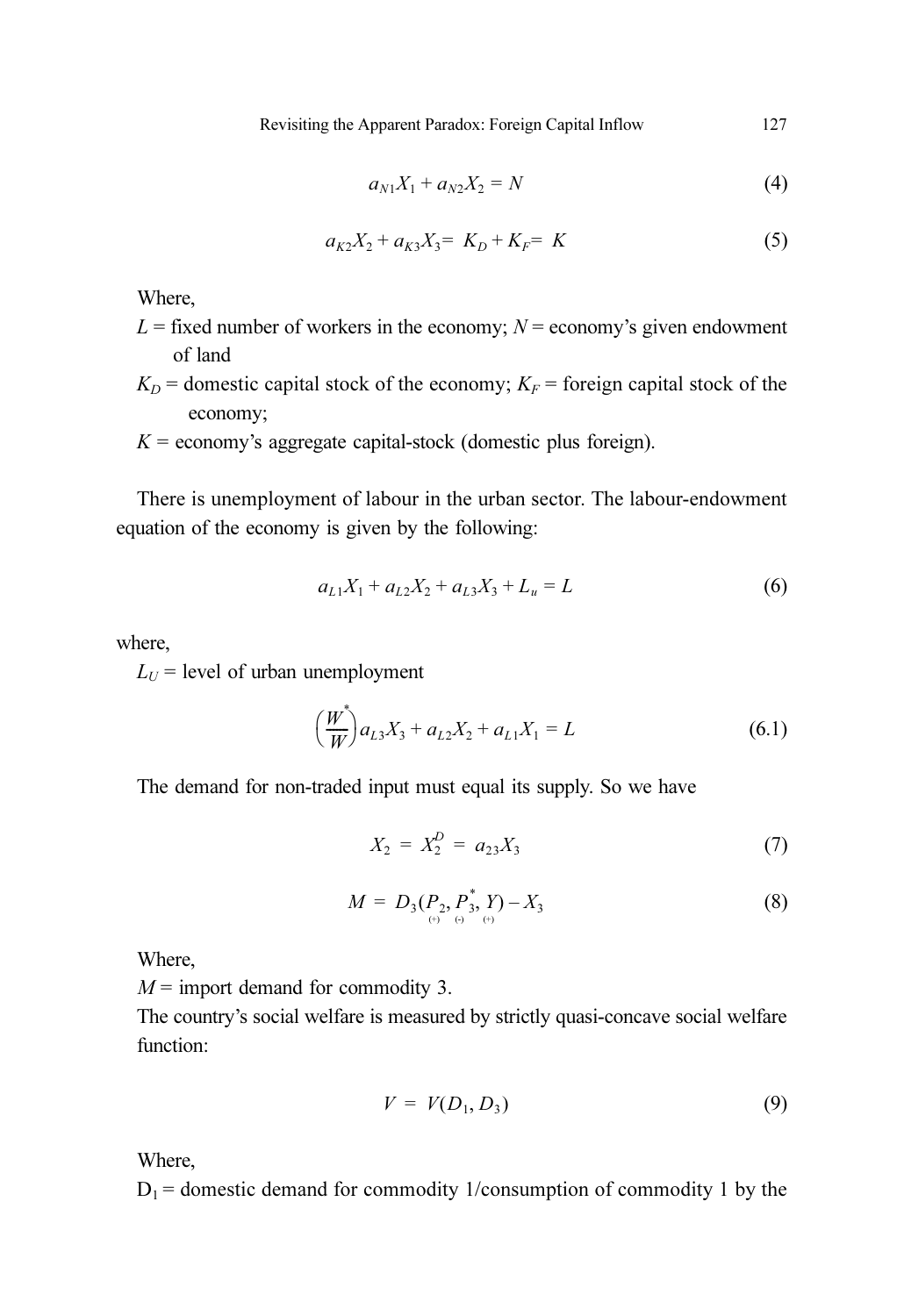society.

 $D_3$  = domestic demand for commodity 3/consumption of commodity 3 by the society.<sup>5</sup>

Economy's budget constraint is given by

$$
D_1 + P_3^* D_3 = WL + RN + rK_D - tP_3(D_3 - X_3)
$$
\n(10)

The National Income at domestic prices

$$
Y = WL + RN + rK_D - tP_3(D_3 - X_3)
$$
 (11)

We have eight endogenous variables in the system: W, R, r,  $P_2$ ,  $X_1$ ,  $X_2$ ,  $X_3$  and  $L_U$ . The policy parameters are  $t$ ,  $W^*$  and  $K$ . It is not a decomposable system. We can solve W, R and r from Equations (1) to (3) as functions of  $P_2$  since  $W^*$ ,  $P_3$  and t are given exogenously. Once factor prices are determined, factor coefficients are also determined as functions of  $P_2$ . Then from Equations (4), (5) and (6.1),  $X_1, X_2$  and  $X_3$  are obtained and  $P_2$  is found from Equation (8). Finally,  $L_U$  is found from Equation (6). Thus the equilibrium values of all the endogenous variables are now obtained in terms of the parameters of the model.

# III. Comparative Static Exercise

Differentiating Equations (6.1), (4) and (5) respectively, the following expressions can be obtained:

$$
X_2 = \left(\frac{1}{|\lambda|}\right) \left[ (\lambda_{N1} \lambda_{K3} A_1 + \lambda_{L1} \lambda_{K3} A_2 + \tilde{\lambda}_{L3} \lambda_{N1} A_3) P_2 + \tilde{\lambda}_{L3} \lambda_{N1} K \right] \tag{12}
$$

$$
X_3 = \left(\frac{1}{|\lambda|}\right) \left[ (\lambda_{L1} \lambda_{N2} A_3 - \lambda_{L1} \lambda_{K2} A_2 - \lambda_{L2} \lambda_{N1} A_3 - \lambda_{N1} \lambda_{K2} A_1) P_2 + (\lambda_{L1} \lambda_{N2} - \lambda_{L2} \lambda_{N1}) K \right] \tag{13}
$$

Differentiating Equation (8) and using Equations (12) and (13) and simplifying we obtain

$$
\hat{P}_2 = -\left(\frac{\hat{K}}{\Delta}\right)(\lambda_{L1}\lambda_{N2} - \lambda_{L2}\lambda_{N1} - \tilde{\lambda}_{L3}\lambda_{N1})
$$
\n(14)

<sup>&</sup>lt;sup>5</sup>Demand for non-traded input is absent in the social welfare function for obvious reason.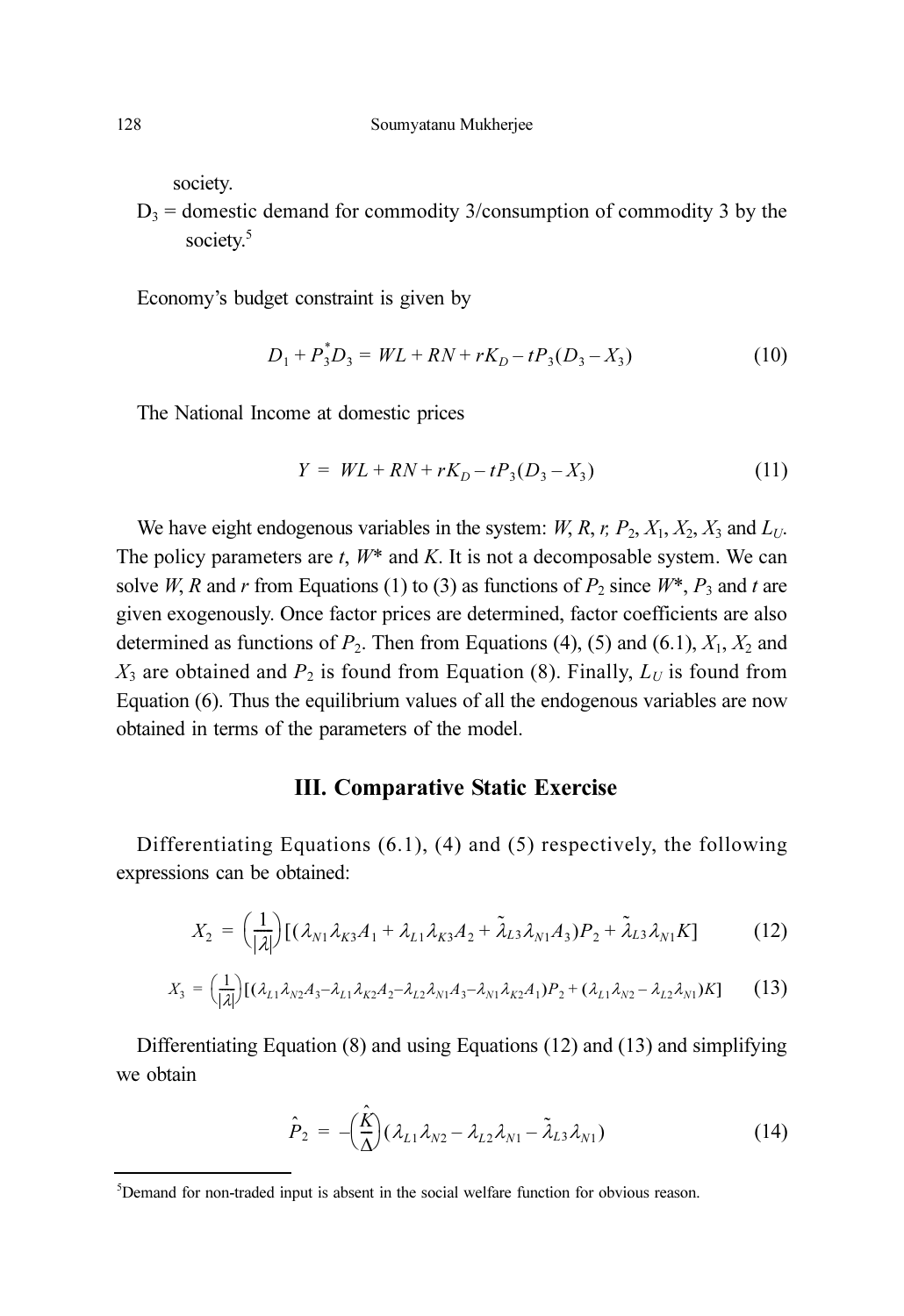Where

$$
\Delta = [A_3(\lambda_{L1}\lambda_{N2} - \lambda_{L2}\lambda_{N1} - \tilde{\lambda}_{L3}\lambda_{N1}) - \lambda_{L1}A_2 - \lambda_{N1}A_1]
$$
 (15)

Finally, totally differentiating Equations (1), (2), (3); solving by Cramer's Rule and using Equation (16) and collecting terms, one can write:

$$
\hat{W} = \left(\frac{\theta_{N1}}{|\theta|}\right) \left[ \left(\theta_{K3} + \theta_{23} \theta_{K2}\right) \left(\frac{\hat{K}}{\Delta}\right) \left(\lambda_{L1} \lambda_{N2} - \lambda_{L2} \lambda_{N1} - \tilde{\lambda}_{L3} \lambda_{N1}\right) \right]
$$
(16)

$$
\hat{R} = \left(\frac{\theta_{L1}}{|\theta|}\right) \left[ (\theta_{K3} + \theta_{23} \theta_{K2}) \left(\frac{\hat{K}}{\Delta}\right) (\lambda_{L1} \lambda_{N2} - \lambda_{L2} \lambda_{N1} - \tilde{\lambda}_{L3} \lambda_{N1}) \right]
$$
(17)

$$
\hat{r} = \frac{(\theta_{L1}\theta_{N2} - \theta_{N1}\theta_{L2})}{|\theta|} \theta_{23} \left[ \left(\frac{\hat{K}}{\Delta}\right) (\lambda_{L1}\lambda_{N2} - \lambda_{L2}\lambda_{N1} - \tilde{\lambda}_{L3}\lambda_{N1}) \right]
$$
(18)

Where

$$
|\theta| = \theta_{K3}(\theta_{L1}\theta_{N2} - \theta_{N1}\theta_{L2})
$$
\n(19)

We assume that sector 2 is more labor-intensive than sector 1. This is a legitimate assumption: Let us consider rice as produced in the backward agrarian sector (sector 1) and cotton (or jute) in the advanced agricultural sector (sector 2) for delivery to the textile industry. The production of rice requires less labor per unit of land vis-àvis the processing of raw cotton/jute for delivery to the textile industry. So, the output of sector 2 is relatively more labor-intensive compared to sector  $1<sup>6</sup>$  So, we have  $|\theta| < 0$ .

Using the stability condition for equilibrium in the market for commodity 2, we find  $\frac{\Delta}{\Delta} < 0$ .  $\frac{\Delta}{|\lambda|}$  < 0

Since,  $\frac{1}{\gamma}$  < 0 and we have  $|\theta|$  < 0, as sector  $\overline{2}$  is more labor-intensive than sector 1 (which is relatively more landintensive);  $(\lambda_{L1}\lambda_{N2} - \lambda_{L2}\lambda_{N1} - \tilde{\lambda}_{L3}\lambda_{N1})$  is surely negative. Therefore,  $\Delta$  must be positive. So,  $|\lambda| < 0$ . So, from (14), it follows that  $P_2 > 0$  when  $\hat{K} > 0$ . Now, from (16) and (17), we find that  $\hat{w} > 0$  and  $\hat{R} < 0$  when  $\hat{K} > 0$ . This leads us to the following r ˆ  $\frac{r}{K}$  < 0 and we have  $|\theta|$  < 0,  $(\theta_{L1}\theta_{N2} - \theta_{N1}\theta_{L2})$  < 0  $\Rightarrow$   $\frac{(\lambda_{L1}\lambda_{N2} - \lambda_{L2}\lambda_{N1} - \lambda_{L3}\lambda_{N1})}{\Delta}$  $< 0 \Rightarrow \frac{(v_{L1}v_{N2} - v_{L2}v_{N1} - v_{L3}v_{N1})}{\Delta} < 0$  $2 > 0$  when  $\hat{K}$ 

<sup>&</sup>lt;sup>6</sup>See Marjit (1991) for details.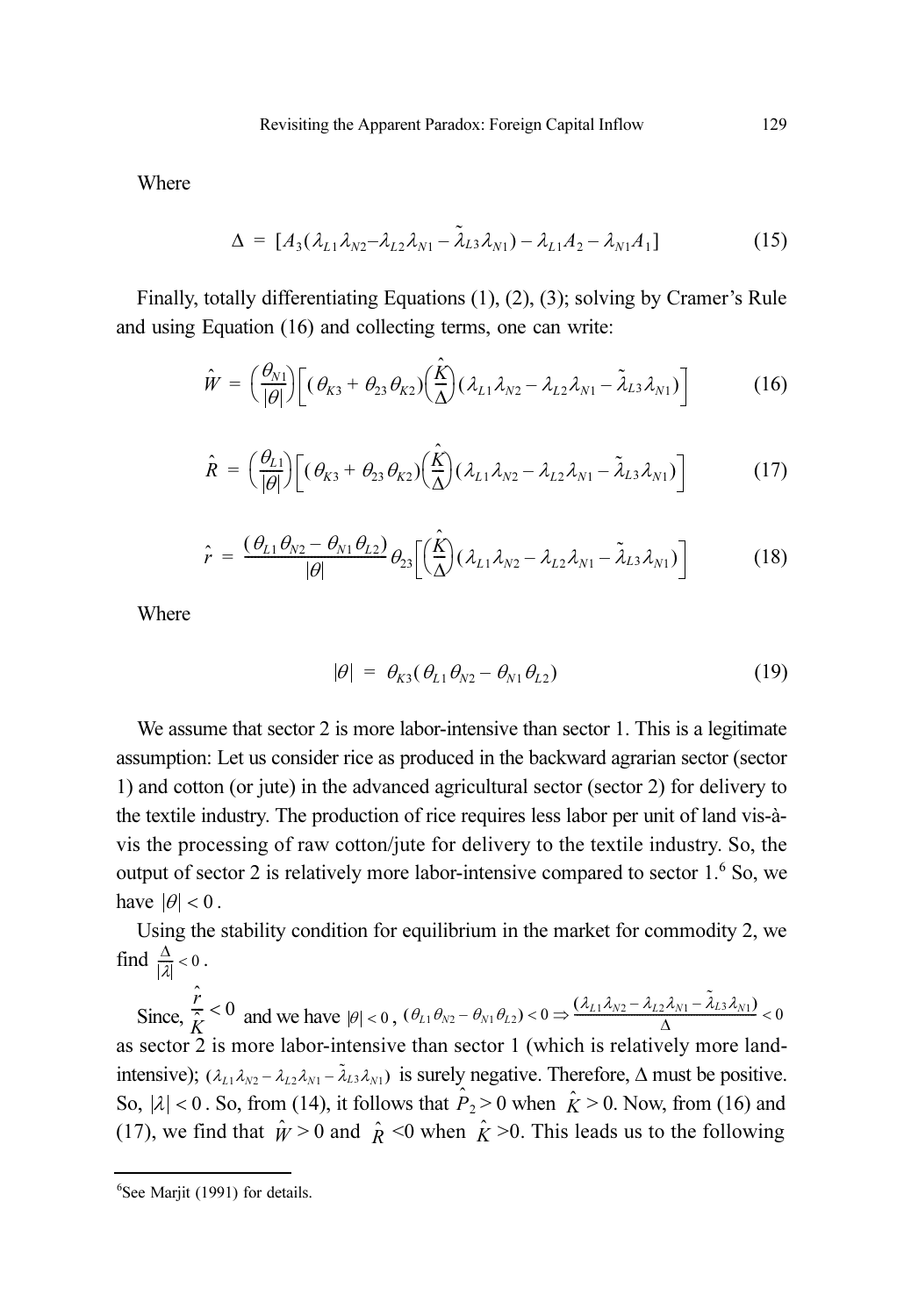proposition.

#### Proposition 1: An inflow of foreign capital leads to-

- (i) an increase in the rural wage rate;
- (ii) a decrease in the return to land;
- (iii) an increase in the price of the non-traded commercial crop- even when nontraded sector uses capital apart from labour and land.

We intuitively explain proposition 1 as follows. As the capital-stock of the economy rises, both the capital-using sectors (sector 2 and sector 3) expand due to the presence of complementarities between the two sectors. As a result, real return to capital (r) falls and that leads to a hike in  $P_2$  in order to satisfy the zero profit condition for sector 3. Therefore, by Stolper-Samuelson theorem, competitive rural wage rate (W) increases and return to land (R) falls. Also, as capital-labor ratio in both sector 2 and sector 3 will rise, producers of these two sectors are trying to substitute labor by capital. So in both these sectors, capital-output ratio rises and labor-output ratio falls. This creates a relative shortage of capital in both these sectors and as a result, because of the complementarities between these two sectors, both the sectors will contract. If the primary effect (expansion of both capital-using sectors) dominates this secondary effect, both of sectors 2 and 3 will expand.

Since only price of non-traded intermediate input is changing, we can measure the effect of foreign capital inflow on social welfare by changes in national income at domestic prices alone. An inflow of foreign capital with full repatriation of its earnings produces two effects on the welfare in this model. First, the competitive rural wage increases, but both the rental to land and the rate of return to domestic capital have decreased. So, the aggregate factor income rises (as the increase in aggregate wage income outweighs the decrease in the rental income to land and real capital earnings) and it produces a positive effect on welfare. Finally, an inflow of foreign capital leads to an increase in the domestic production of commodity 3 and therefore tends to lower the import demand. Thus, the cost of tariff protection of the supply side increases which works negatively on welfare. The net result of these two effects would be an increase in social welfare if the magnitude of the first positive effect would be stronger than the second effect. So, the following proposition now can be established.

**Proposition 2:** In an economy with a non-traded advanced agricultural sector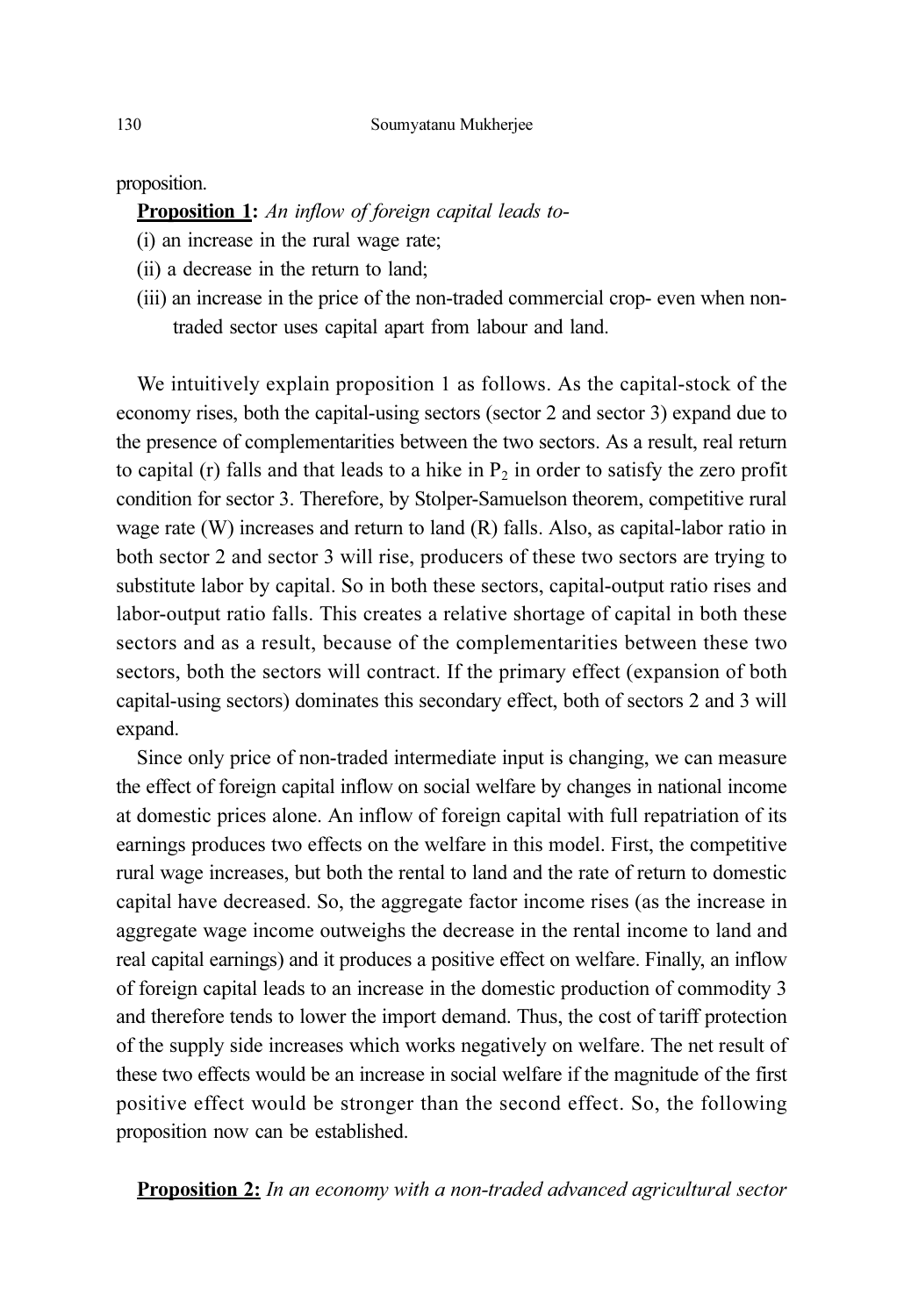and a tariff-protected import-competing sector, an inflow of foreign capital with full repatriation of its earnings may improve social welfare.

#### A. Effect on urban unemployment:

$$
\left(\frac{\hat{L}_U}{\hat{K}}\right) = -\left(\frac{W^*}{(W^* - W)\vert\theta\vert\Delta}\right) \left[\frac{\lbrace \theta_{N1}(\theta_{K3} + \theta_{23}\theta_{K2}) \rbrace - \lbrace \theta_{N2}(\theta_{K3} + \theta_{23}\theta_{K2}) \rbrace - \lbrace \theta_{N1}(\theta_{K3} + \theta_{23}\theta_{K2}) \rbrace - \lbrace \theta_{N1}(\theta_{K3} + \theta_{23}\theta_{K2}) \rbrace - \lbrace \theta_{N1}(\theta_{K3} + \theta_{23}\theta_{K2}) \rbrace - \lbrace \theta_{N1}(\theta_{K3} + \theta_{23}\theta_{K2}) \rbrace - \lbrace \theta_{N1}(\theta_{K3} + \theta_{23}\theta_{K2}) \rbrace - \lbrace \theta_{N1}(\theta_{K3} + \theta_{23}\theta_{K2}) \rbrace - \lbrace \theta_{N1}(\theta_{K3} + \theta_{23}\theta_{K2}) \rbrace - \lbrace \theta_{N1}(\theta_{K3} + \theta_{23}\theta_{K2}) \rbrace - \lbrace \theta_{N1}(\theta_{K3} + \theta_{23}\theta_{K2}) \rbrace - \lbrace \theta_{N1}(\theta_{K3} + \theta_{23}\theta_{K2}) \rbrace - \lbrace \theta_{N1}(\theta_{K3} + \theta_{23}\theta_{K2}) \rbrace - \lbrace \theta_{N1}(\theta_{K3} + \theta_{23}\theta_{K2}) \rbrace - \lbrace \theta_{N1}(\theta_{K3} + \theta_{23}\theta_{K2}) \rbrace - \lbrace \theta_{N1}(\theta_{K3} + \theta_{23}\theta_{K2}) \rbrace - \lbrace \theta_{N1}(\theta_{K3} + \theta_{23}\theta_{K2}) \rbrace - \lbrace \theta_{N1}(\theta_{K3} + \theta_{23}\theta_{K2}) \rbrace - \lbrace \theta_{N1}(\theta_{K3} + \theta_{23}\theta_{K2}) \rbrace - \lbrace \theta_{N1}(\theta_{K3} + \theta_{23}\theta_{K2}) \rbrace - \lbrace \theta_{N1}(\theta_{K3} + \theta_{23}\theta_{K2}) \rbrace - \lbrace \theta_{N1}(\theta_{K3} + \theta_{23}\theta_{K2}) \rbrace - \lbrace \theta_{N1}(\theta_{K3} + \theta_{23}\theta_{K2}) \rbrace - \lbrace \theta_{N1}(\theta_{K3} + \theta_{23}\theta_{K2}) \rbrace - \lbrace \theta_{N1}(\theta_{K3
$$

From (23), it now follows that,  $L_U<0$ , when  $\hat{K}>0$  if  $G\leq 0$ , where G  $=\left[\{\theta_{N1}(\theta_{K3}+\theta_{23}\theta_{K2})\}(\lambda_{L1}\lambda_{N2}-\lambda_{L2}\lambda_{N1}-\tilde{\lambda}_{L3}\lambda_{N1})-(\frac{W^*-W}{W}\right]|\theta|\Delta\right]$ . This leads to the final proposition of the model.

Proposition 4: An inflow of foreign capital lowers the level of urban unemployment if  $\left[\frac{\partial_{N1}(\theta_{K3}+\theta_{23}\theta_{K2})\cdot(\lambda_{L1}\lambda_{N2}-\lambda_{L2}\lambda_{N1}-\tilde{\lambda}_{L3}\lambda_{N1})-\left(\frac{W^*-W}{W^*}\right)|\theta|\Delta\right]<0$ 

Also, an FDI is not necessarily unemployment accentuating in a developing economy. It is quite possible that  $G \cong 0$ . If this is the case, the country will experience a 'jobless growth'. In fact, many of the developing countries, including India, will experience such type of growth during the liberalized regime.

#### IV. Concluding Remarks

In order to provide a possible answer to the most pertinent question over the last two decades, we have taken recourse to a three sector HT model with agricultural dualism and a non-traded intermediate input produced using capital apart from labour and land for the agro-based industry in the urban sector. We have seen that an inflow of foreign capital is likely to be welfare-improving and may not aggravate the problem of urban unemployment in this set-up.

This is because in the presence of agricultural dualism and a non-traded agricultural intermediate input, the aggregate factor income increases. This may outweigh the deadweight loss caused by the protectionist policy on the economy.

Also, the level of urban unemployment does not necessarily increase due to inflow of foreign capital. Therefore, this model has also demonstrated the existence of 'jobless growth' in many of the developing economies during liberalized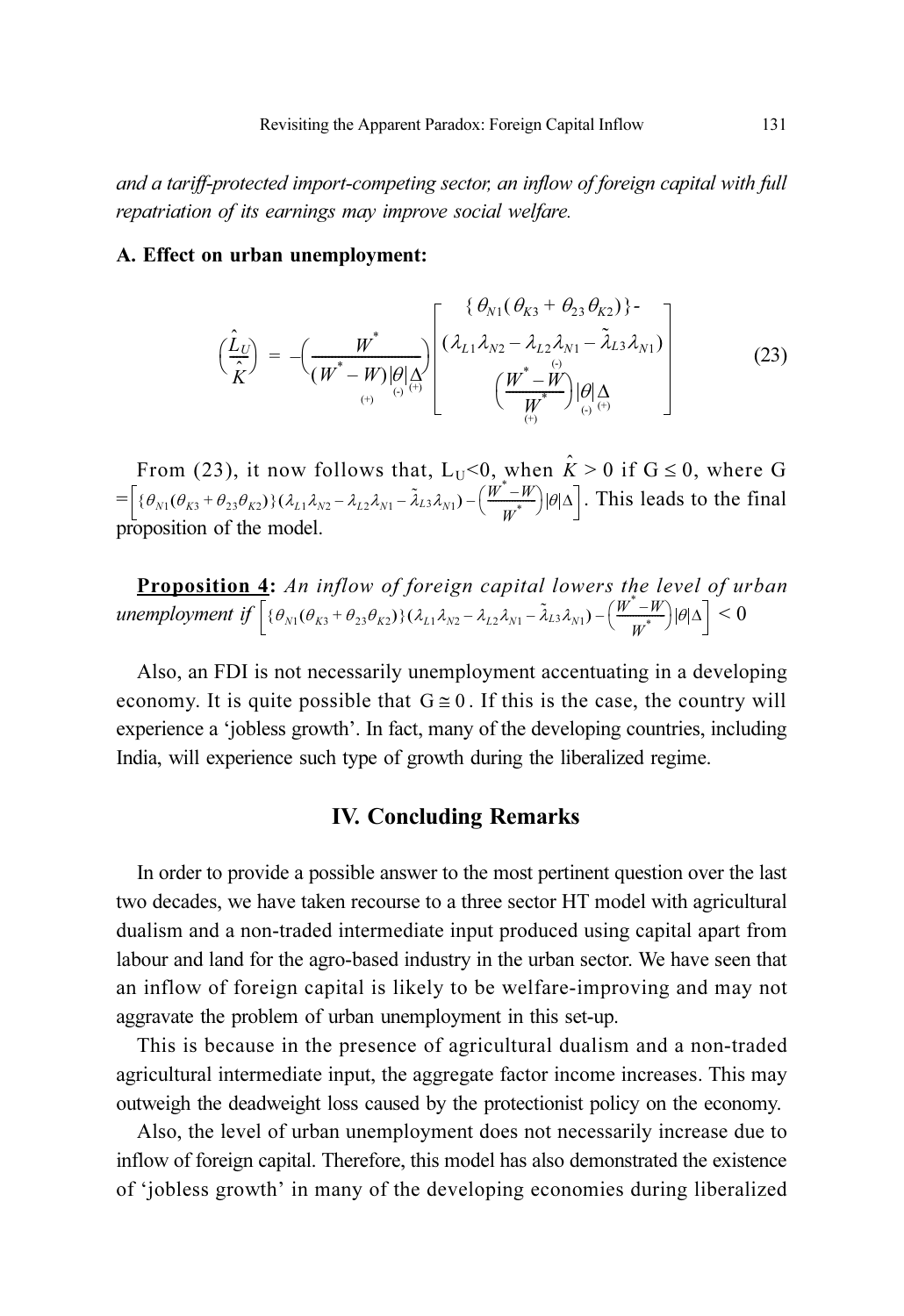regime.

Received 18 September 2011, Revised 22 October 2011, Accepted 30 October 2011

#### References

- Beladi, H., Marjit, S. (1992a), "Foreign capital and protectionism". Canadian Journal of Economics, 25, 233-238.
- Beladi, H., Marjit, S. (1992b), "Foreign capital, unemployment and national welfare". Japan and the World Economy, 4, 311-317.
- Brecher, R.A., Alejandro, C.F.D. (1977), "Tariffs, foreign capital and immeserizing growth". Journal of International Economics, 7, 317-322.
- Chandra, V., Khan, M.A. (1993), "Foreign investment in the presence of an informal sector". Economica, **60**, 79-103.
- Chaudhuri, S. (2003), "How and how far to liberalize a developing country with informal sector and factor market distortions". Journal of International Trade and Economic Development, 12(4), 403-428.
- Chaudhuri, S. (2007), "Foreign capital, welfare and urban unemployment in the presence of agricultural dualism". Japan and the World Economy, 19 (2007), 149-165.
- Corden, W.M., Findlay, R. (1975), "Urban unemployment, intersectoral capital mobility, and development policy in a dual economy". Economica, 42, 59-78.
- Gorg, H., Molana, H., Montagna, C., January. (2009), "Foreign Direct Investment, Tax Competition and Social Expenditure". International Review of Economics and Finance, 18(1), 31-37.
- Harris, J.R., Todaro, M. (1970), "Migration, unemployment, and development: a twosector analysis". American Economic Review, 60, 126-142.
- Khan, M.A. (1980), "Dynamic stability, wage subsidies, and the generalized Harris– Todaro model". Pakistan Development Review, 19, 1-24.
- Khan, M.A. (1982), "Tariffs, foreign capital and immeserizing growth with urban unemployment and specific factors of production". Journal of Development Economics, 10, 245-256.
- Marjit, S., (1991), "Agro-based industry and rural-urban migration: a case for an urban employment subsidy", Journal of Development Economics, 35(2), 393-398.
- Molana, Hassan, Montagna, Catia, December. (2007), "Expansionary Effects of The Welfare State in a Small Open Economy". The North American Journal of Economics and Finance, 18(3), 231-246.
- Oxfam International. (2002), "Rigged Rules and Double Standards: Trade, Globalisation, and Fight against Poverty".
- UNCTAD. (1999), Trade and Development Report 1999. United Nations, Geneva.
- World Development Report. (1999), Oxford University Press for The World Bank.